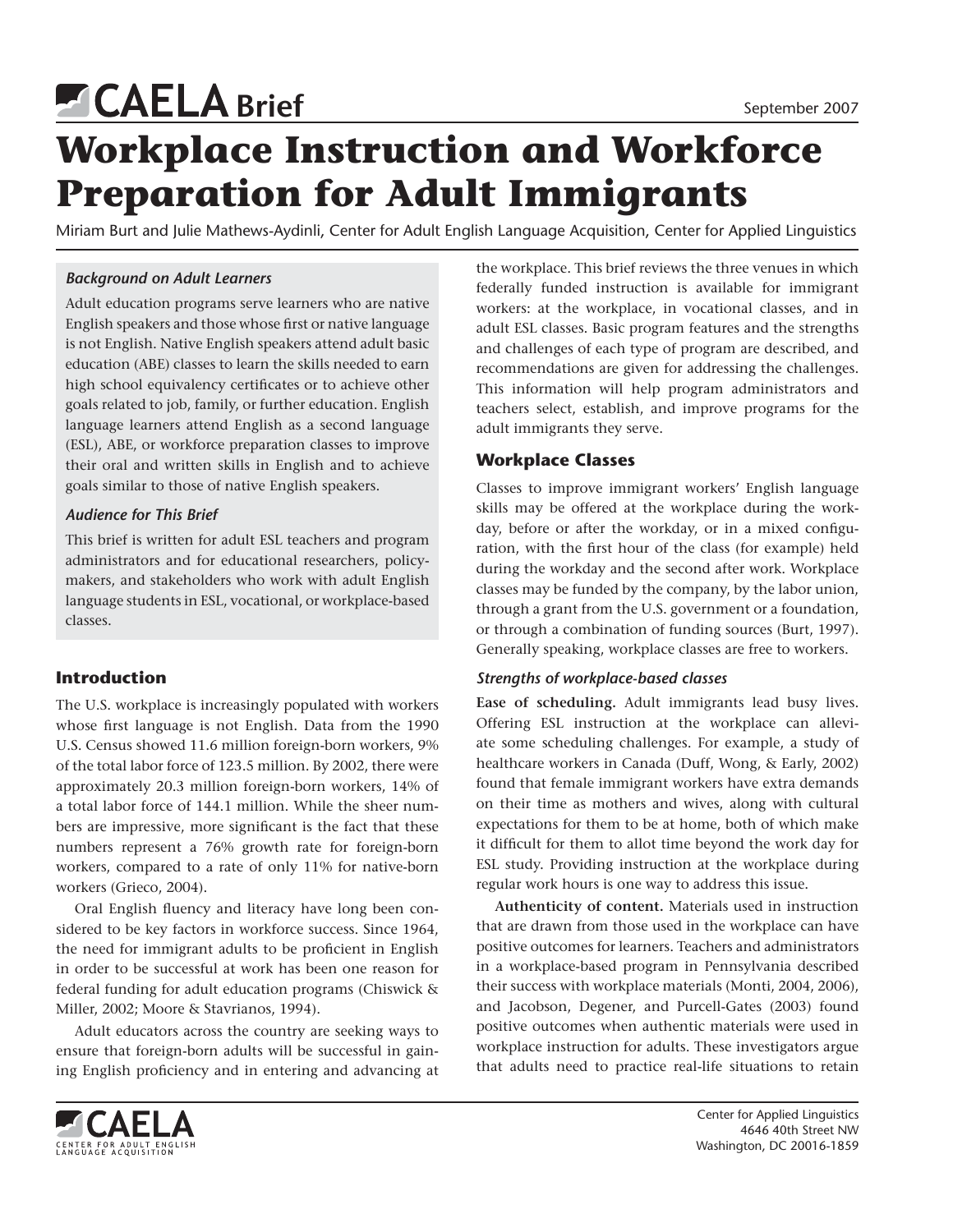what they have learned and to believe that the time they spend in the program is worthwhile. Clearly linking the learning of English to practical and professional contexts through the use of authentic materials is one way to address this issue. In addition, the workplace can provide its own language and skills learning laboratory, through materials that include safety posters, memos, tools, and machines, and through interaction with co-workers and supervisors. Specific vocabulary, including the names of machines and other specific terms used on the job, can be discussed and practiced where they are used and needed.

**A positive work environment.** When native-Englishspeaking co-workers are involved with immigrant workers as peer mentors or conversation partners, the interaction can help to strengthen teamwork and a sense of community at the workplace. The result can be a more pleasant working atmosphere as well as more efficient work practices. For example, as Gerdes and Wilberschied (2003) report in their description of a workplace ESL program at a restaurant chain in Cincinnati, Ohio, the nonnative-English-speaking workers appeared more confident on the job, and interactions between native and nonnative English speakers increased, when they participated in classes together and the native English speakers served as peer mentors in the classes. Offering classes at the workplace may send a message to nonnative-English-speaking employees that they are of value to the company. This can reduce worker turnover, improve productivity, and reduce the likelihood that the company will need to close down or move offshore (The Manufacturing Institute, 2006).

#### *Challenges of workplace-based classes*

**Unrealistic expectations.** Both employers and employees can have unrealistic expectations about the amount of time it takes to learn English (Kavanaugh, 1999; Mikulecky, 1997; Pierce, 2001). Research is limited regarding English learning in adults (National Center for ESL Literacy Education, 2002), but studies with children reveal that it can take 2 to 5 years to become socially adept in a second language and 5 to 8 years to become academically on par with native speakers (Cummins, 1991; Thomas & Collier, 1997). A workplace ESL class of 40 to 60 hours will yield only modest gains in English language acquisition. Furthermore, in an ethnographic study of workplace programs in California, Katz (2000) found that most employers don't understand how long it takes to learn a language; they think of language as a discrete workplace skill that can be learned in much the same way as learning to operate a machine.

**Learner discomfort.** Workers who are learning English might be uncomfortable in classes in the workplace, fearing that poor classroom performance could affect their employment. Co-workers might also make fun of their lack of English language skills. For example, at one work site, learners trying to speak English at team meetings reported being laughed at by native-English-speaking co-workers for demonstrating nonnative-like pronunciation (Moore, 1999). Even at a multinational company that deliberately sought out workers from other cultures, immigrant workers with high-level English language and literacy skills reported feeling insecure on the job because of co-workers' reactions to their inability to speak English as native speakers (Thompson, 2006). Discomfort in workplace ESL classes may also occur when programs project a deficit attitude, with workers in the classes viewed as deficient and lacking in some way (in this case, in language skills) and therefore in need of help (Gallo, 2004).

**Teacher knowledge.** Obtaining authentic materials used on the job is time-consuming, and instructors may receive no compensation for gathering these materials, be uncertain about how to use them, and lack training in workplace ESL instruction. Another challenge concerns how much an instructor needs to know about workplacespecific tasks. Must ESL instructors know how to weld or fix a computer to meet the needs of learners in the workplace? Some practitioners argue that teachers need to understand only the language and discourse used in the workplace, while others maintain that at least some familiarity with learners' tasks at work is also necessary. Because of such challenges, teacher training is essential in workplace ESL. Training that includes requiring instructors to job-shadow employees and interview managers and others at the workplace is recommended (Johns & Price-Machado, 2001).

**Sensitive issues.** An ESL class sponsored by an employer and held at the workplace may be less likely to address workplace problems than a vocational or general ESL class held at another location. For example, immigrant workers (possibly more so than native English speakers) in workplace training courses may feel apprehensive about raising sensitive issues, such as relations with native-Englishspeaking co-workers or worker rights and responsibilities, when their ESL classes are held at the workplace. In fact, some researchers point out that the real and important issues of workplace safety may be less likely to be addressed in a workplace situation than they would be in a class outside the workplace (e.g., Katz, 2000; Smith, Perry, & Moyer, 2006). The same unease that keeps immigrant workers from reporting unsafe work practices or safety violations may also prevent them from bringing up these issues in workplace ESL classes (Kalarao, 2004). Kalarao notes that cultural differences may lie behind workers' reluctance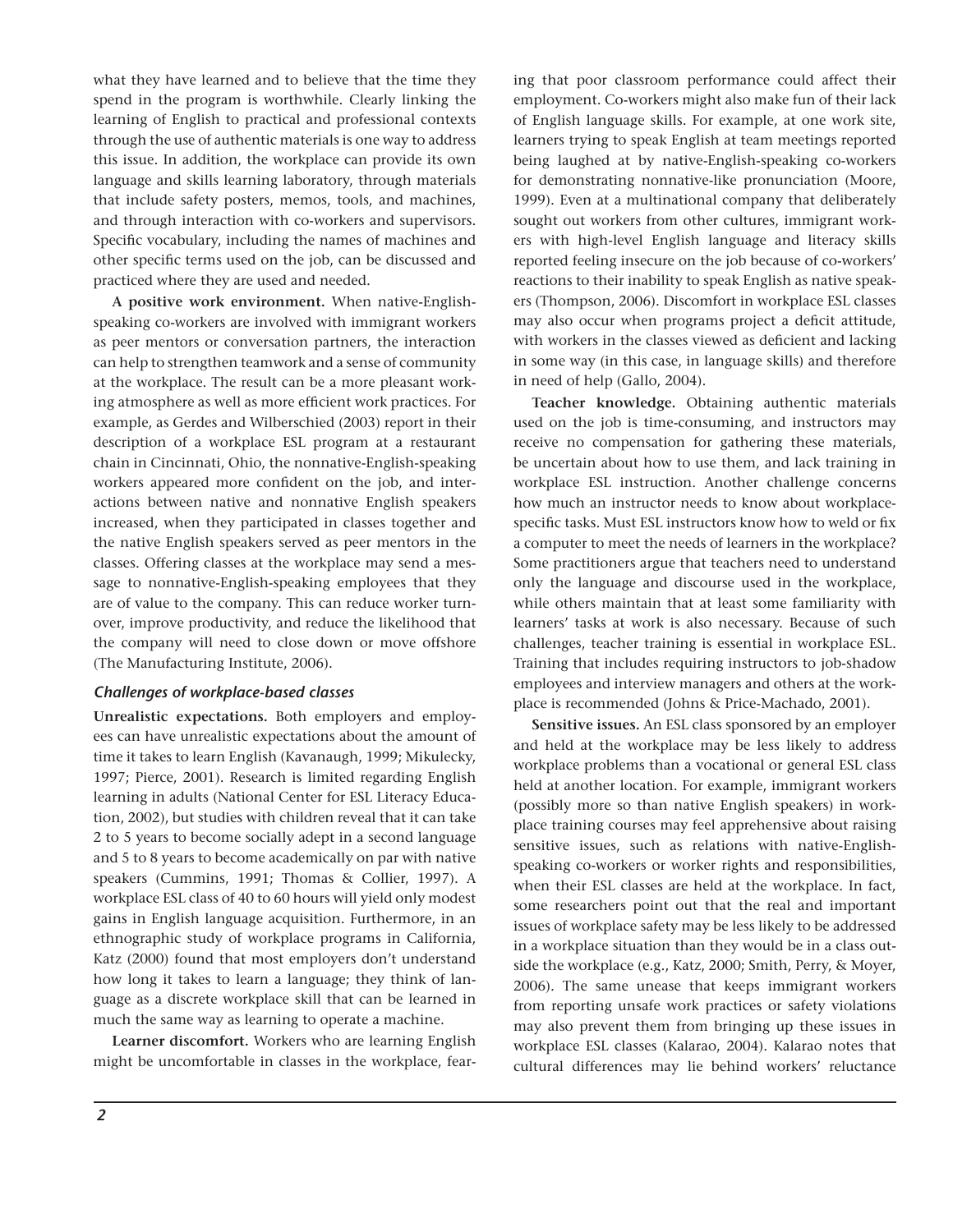to talk about such issues and recommends that all workplace-related ESL training, regardless of where it occurs, be designed with cultural differences in mind. The decision to use or to not use English and to adopt the workplace attitudes and behaviors of native English speakers also may be affected by a desire to maintain one's own cultural and linguistic identity (Moore, 1999; Pierce, 2001).

**Views of education vs. training.** Many business leaders are not accustomed to supporting long-term educational endeavors and may not understand the length of time it takes to learn a language. Thus, pedagogical arguments about the value of learning over time run counter to the average employer's goals when establishing a workplace ESL program. Grognet (1995) describes the distinction as follows: Educators are attuned to education, business leaders to training. Education is long-term, sequential, knowledgeoriented, decontextualized, and connected to other education and advancement opportunities within a company or across companies. Training is short-term, not sequential, and may be separated from other plans and opportunities. Many companies are comfortable with the concept of training, but less so with education (Burt, 1997).

Some companies may fear that if employees, including nonnative English speakers, are given training of any kind, they will move on to another job (Chenven, 2004; Creticos, Schultz, & Beeler, 2006; Katz, 2000). This may be one reason that some companies are willing to invest in training for workers on specific, nontransferable skills that will be useful in their particular context but less willing to provide more open-ended training that could lead to opportunities outside the company. Most employer-provided training programs are developed for and offered to managers or other highly skilled workers (Ahlstrand, Bassi, & McMurrer, 2001).

**Limited opportunities to earn credentials.** Moving from an entry-level job to a higher level position might require workers to obtain a high school diploma (or general equivalency degree [GED]) or an industry certificate of some type. Typically, workplace programs do not offer these credentials (The Manufacturing Institute, 2006). Even if instruction improves their skills, workers may not meet the standards needed for promotion without a certificate or other credentials. Similarly, if workers belong to a union, workplace classes may not give them a bargaining edge if they do not have needed certificates or credentials.

#### **Vocational Classes**

Vocational classes generally provide training for a specific skill area, such as appliance repair, auto mechanics, electronics, office systems, health technology, cosmetology, or welding. These classes are often offered at vocational and technical schools, community colleges, and for-profit trade schools, and they may or may not be coupled with vocational English as a second language (VESL) classes. Generally, these classes are credit bearing, and tuition costs apply.

#### *Strengths of vocational classes*

**Value of prior knowledge and skills.** Vocational classes allow immigrant workers to be recertified, or certified in the United States, in a skill they already possess, have already been trained in, and perhaps even have worked in (Creticos et al., 2006). They can also provide opportunities for learners to develop knowledge and skills leading to jobs that may be higher paying and on a career track (The Manufacturing Institute, 2006). In a vocational program, immigrant learners being recertified may have the opportunity to shine with their technical knowledge while they learn the specific English terms needed for the job and cultural information about the U.S. workplace.

**Transferability of learning.** In today's work environments, the ability to adapt to new contexts and skills is increasingly valued, and there is a shift away from highly specific vocational training, focused on stable, routine competencies, toward development of transferable knowledge and skills. Therefore, most vocational classes focus on the various components of a particular field of work rather than on the specific needs of an individual workplace. One teaching strategy used in this approach is to have students keep a working journal in English or their native language. In one column of the journal, students regularly record the language skills practiced in class; in another column, they record their use of these skills at work (Chen, 2007). Practices such as this reflect current theories of transferability of learning from one context to another; they also reflect a new vocationalism that involves integration of knowledge and skills (Chappell, Solomon, Tennant, & Yates, 2002; Hyland, 2002; Solomon, 2004; Symes & McIntyre, 2000).

**An arena for practice.** The vocational classroom can provide an opportunity to learn specific skills in a less stressful environment than on the job. Using actual materials, tools, and machines that will be used on the job, learners have opportunities to practice the skills and language needed, without the risk of feeling foolish in front of co-workers or employers for making mistakes with either the language or skills (Katz, 2000; Platt, 1996).

**Opportunities for collaboration.** Vocational classes provide an opportunity for collaboration between adult ESL teachers and workplace-based trainers, thereby possibly addressing the challenge discussed earlier of education versus training objectives. This collaboration can result in exciting classes for all students—native- and nonnative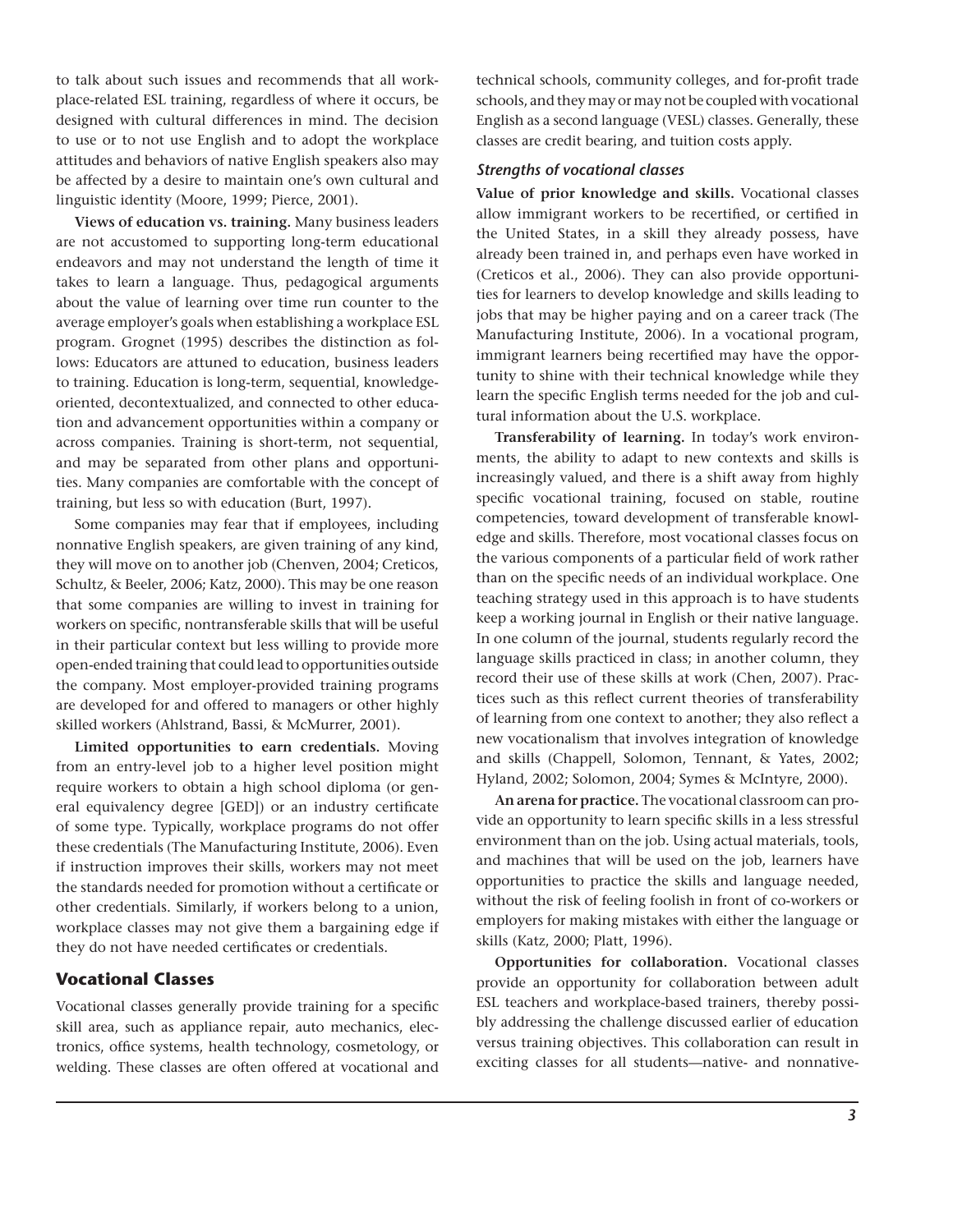English-speaking alike (Casey, Jupp, Sagan, Cranmer, & Kersh, 2004; Platt, 1996). It can also result in learners developing English language proficiency while learning about the U.S. workplace and gaining the technical skills needed to be successful on the job.

**Opportunities to earn a credential.** Most vocational programs offer a certificate or credential of some sort. Data from the state of Washington show that a combination of English language skills, college credit, and a certificate can result in increased income (Prince & Jenkins, 2005). Students who started in ESL classes, obtained a year of college credit, and then received a credential earned about \$7,000 more per year than ESL students who did not get the college credits and earn the credential.

#### *Challenges of vocational classes*

**Access to programs.** Immigrant learners are often underrepresented in community colleges, vocational schools, and other postsecondary institutions. For example, in California, Hispanic/Latino students make up a large proportion of K–12 enrollment, yet they are underrepresented in California's community colleges and 4-year universities (Ornelas & Solorzano, 2004). This underrepresentation may be due in part to the cost of higher education and the lack of high school credentials that would allow entrance.

**Teacher reluctance to work with nonnative English speakers.** Vocational skills teachers may not have the desire or the skills to work with nonnative English speakers, or they may be unaware of the needs of adult immigrant learners (Platt, 1996). They may also feel that they have no time to teach anything besides vocational skills during the class. A concurrent approach, in which an ESL teacher and a vocational skills teacher work together, holds promise for addressing these concerns (Casey et al., 2004; Wrigley, Richer, Martinson, Kubo, & Strawn, 2003).

**Financial need.** The length of time needed to learn English, vocational skills, and cultural norms can result in considerable costs to learners, and they may need financial assistance. If they obtain a Pell Grant, a kind of financial aid available to low-income students who are enrolled in a credit program that offers an occupational certificate or an associate (2-year) degree, they must meet a number of requirements. If prospective students are nonnative English speakers, they may need to pass English language proficiency tests (Wrigley et al., 2003). If they do not have a high school diploma or GED, they may need to pass an "ability to benefit" test to demonstrate that they can succeed in the program. (For information about Pell Grants, see www. ed.gov/programs/fpg/index.html.) Nonnative English speakers may not have enough time to pass these tests and learn the language and vocational skills they need before the grant money is gone (Creticos et al., 2006; Wrigley et al., 2003).

## **Adult ESL Classes**

English language learners attend ESL classes to improve their oral and written skills in English and to achieve goals related to job, family, or further education. These classes usually are offered through local educational agencies, community colleges, or community-based organizations. They are generally free or offered at a very low cost (National Center for ESL Literacy Education, 2002).

Preparation for the workplace has been a focus of instruction in adult ESL classes since the 1970s, in response to the arrival in the United States of almost 200,000 Indochinese refugees, many of whom had little previous education and low literacy skills in their native language. Rather than teaching English language skills without reference to any particular context, instructional programs can integrate elements of workplace language and culture, including workplace skills such as teamwork (Marshall, 2002b).

#### *Strengths of adult ESL classes*

**Applicability to multiple contexts.** Workers change jobs an average of 10.5 times between the ages of 18 and 40 (U.S. Department of Labor, Bureau of Labor Statistics, 2006) and need to have skills that are transferable from one job context to another. They need to be both upwardly mobile in their current jobs and able to use skills in various locations (Creticos et al., 2006). How can transferability of knowledge and skills be taught? When workplace skills are taught in the general ESL classroom, they might be in the context of various language functions, such as asking for clarification, giving and following directions, and expressing lack of comprehension (Grognet, 1996). These language functions are useful and transferable. Mastering them can help students get a job or thrive in their current job. These skills are used in any job, not just in entry-level jobs, and they are likely to be useful in other contexts as well, such as when interacting with children's teachers, in the community, and for advancing in and contributing to U.S. society in general (Marshall, 2002b).

**Nurturing atmosphere.** The goal of adult ESL classes is for learners to learn English and succeed in accomplishing their goals, and the atmosphere of these classes can often be characterized as nurturing (Mathews-Aydinli, 2006). Although the transition from this environment can be a challenge for students preparing for academic classes, where a premium is placed on grades, correctness, and language complexity, it can also provide advantages for adult learners preparing for the workplace. When teachers simulate workplace situa-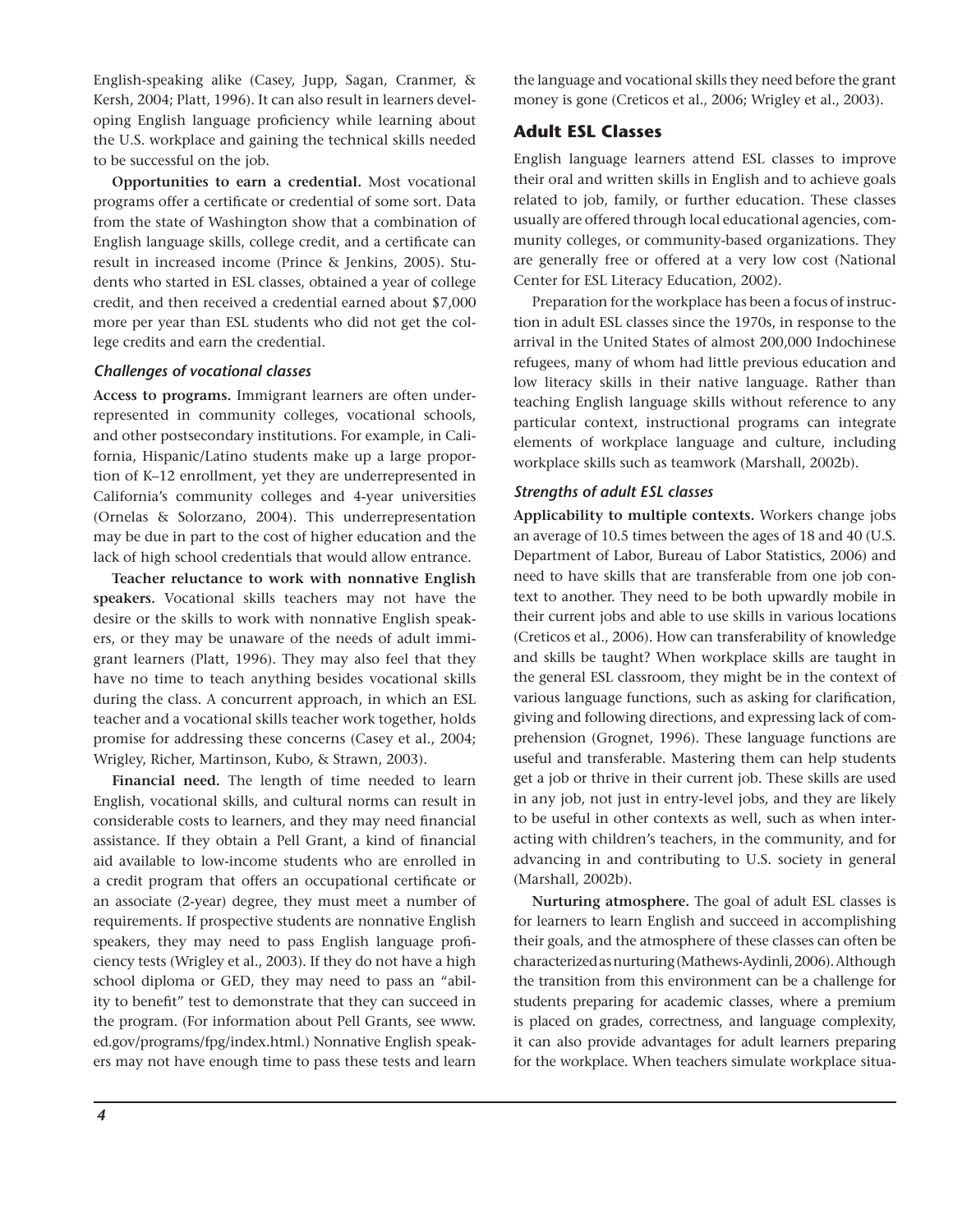tions by assigning tasks that students may need to perform, such as training new employees, organizing materials and equipment to be used, leaving messages if they are going to be absent, and working in teams to solve problems, learners have a safe space to try out workplace-specific language and behaviors. (See Marshall, 2002a, 2002b, for examples.)

#### *Challenges of adult ESL classes*

**Diverse learner goals.** Many adult ESL classes are multilevel and diverse, and students come to class with various goals and objectives (Mathews-Aydinli & Van Horne, 2006). Not all students in a class may be equally interested in workplace skills, so time spent on needed content and skills may not be adequate. Furthermore, the ESL classroom often lacks a direct connection to the workplace and may not seem authentic to students. The transfer of skills learned in class may, therefore, be difficult.

**Teacher knowledge.** ESL teachers may not know the language and communication skills needed to help learners succeed in the workplace. They may need training on how to integrate workplace language and skills with the general ESL curriculum, as Marshall (2002a, 2002b) describes. This training might include visits to vocational classes and work sites.

**Limited coverage of specific skills.** The culture of each workplace is distinct (Ehrenreich, 2002). The diversity of students in adult ESL classes means that the specific issues, language, culture, and rules of a given workplace may not be addressed. When students work in very different contexts, worksite-specific vocabulary and the individual culture of a given worksite are less likely to be covered.

**Table 1. Strengths of Program Types**

**Irregular learner attendance.** The challenge of having limited time to spend on workplace skills may be exacerbated by the fact that attendance in adult ESL classes is often sporadic because of transportation, work, and family issues (Condelli, Wrigley, & Yoon, 2002). Students who are unable to attend class regularly because of family and work obligations may miss out on workplace applications.

The strengths and challenges of each program type are summarized below in Table 1 and Table 2.

#### **Ways to Address Challenges**

Because workforce preparation for adult immigrants is such an important issue, efforts should be made to provide this preparation whenever possible. The following recommendations focus on how workforce preparation can be enhanced in instruction in and outside of the workplace.

#### *Improve instruction in all venues*

A study of 345 frontline supervisors and executives in 24 manufacturing companies with at least 150 employees determined that employers liked hiring nonnative English speakers because they found them to have good attitudes and to be very productive (Duval-Couetil & Mikulecky, 2006). At the same time, many employers reported that their workers' English language skills were a problem. Some of the companies had offered English language classes but had been disappointed with the results, finding that the instructors were teaching decontextualized grammar and vocabulary rather than workplace-related language and skills (Duval-Couetil & Mikulecky, 2006). This study suggests that quality workplace-related ESL instruction is needed.

| <b>Workplace Classes</b>                    | <b>Vocational Classes</b>           | <b>Adult ESL Classes</b>            |
|---------------------------------------------|-------------------------------------|-------------------------------------|
| Ease of scheduling                          | Value of prior knowledge and skills | Applicability to multiple contexts  |
| Authenticity of content                     | Transferability of learning         | Nurturing atmosphere                |
| Positive work environment                   | An arena for practice               |                                     |
|                                             | Opportunities for collaboration     |                                     |
|                                             | Opportunities to earn a credential  |                                     |
| <b>Table 2. Challenges of Program Types</b> |                                     |                                     |
| <b>Workplace Classes</b>                    | <b>Vocational Classes</b>           | <b>Adult ESL Classes</b>            |
| Unrealistic expectations about language     | Access to programs                  | Diverse learner goals               |
| development                                 | Teacher reluctance to work with     | Teacher knowledge                   |
| Learner/worker discomfort                   | nonnative English speakers          | Limited coverage of specific skills |
| Teacher knowledge                           | Financial need                      | Irregular learner attendance        |
| Sensitive issues                            |                                     |                                     |
| Views of education vs. training             |                                     |                                     |
| Limited opportunities to earn a credential  |                                     |                                     |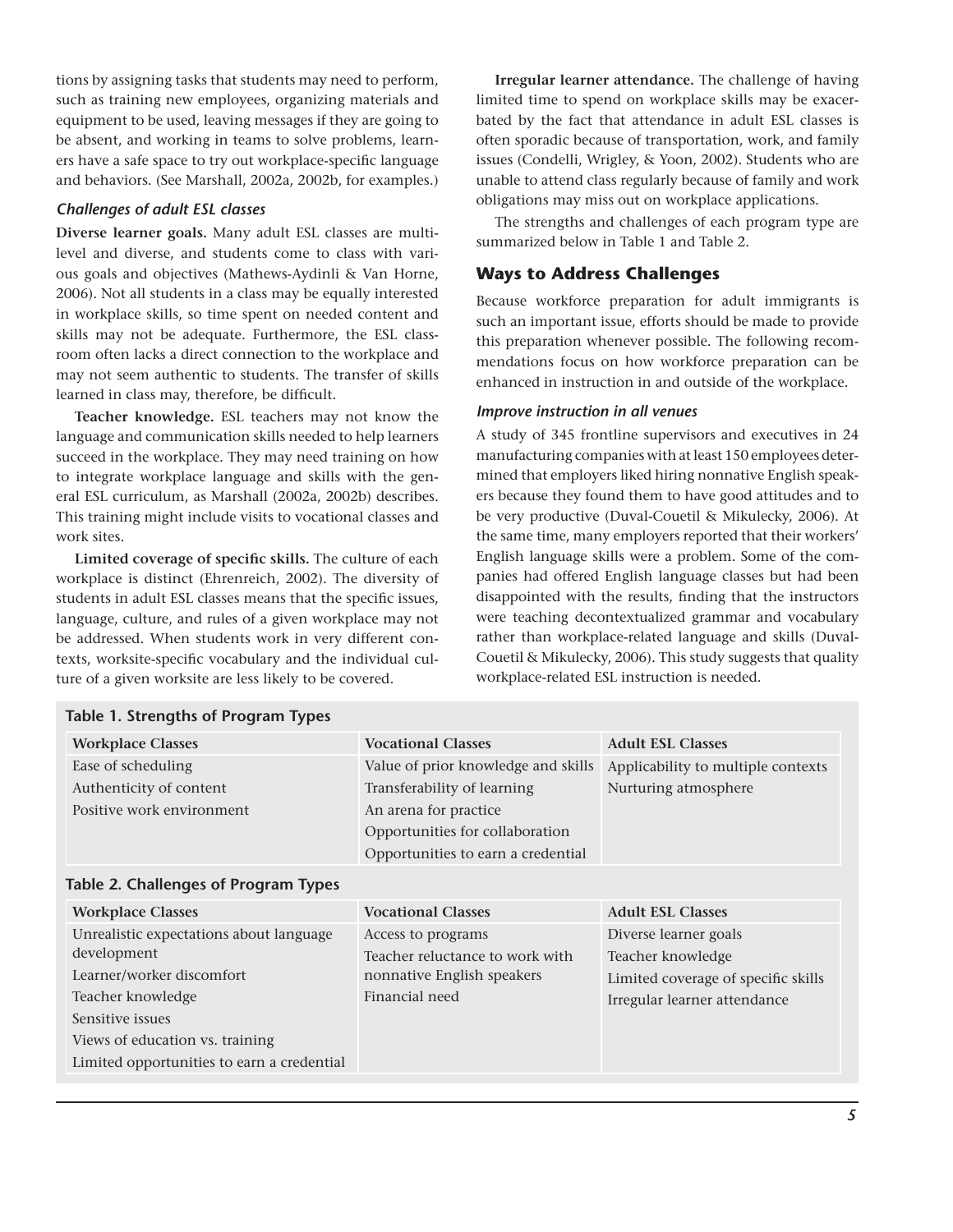What constitutes quality workplace-related instruction? Keeping in mind the limited time available and the need for results, Burt (2003) made the following suggestions for educators:

- Develop short, discrete, and achievable goals for the program.
- • Offer short, highly focused classes with clearly stated, measurable, and attainable objectives.
- • Educate everyone involved about the process of learning a second language and the time it takes. For example, conduct an information session for all workers and their supervisors, nonnative English speakers and native English speakers alike, to clarify the process of language learning and to get buy-in from all stakeholders.
- Bring in speakers from various workplace settings to talk about their work, arrange field trips to different worksites, and tailor instruction to show students explicitly the connection between language and skills used in the workplace and in other aspects of their lives.
- Use the native language when appropriate in instruction, and encourage employers to allow use of the native language in the workplace.
- • Encourage employers to provide opportunities for workers to use English on the job.
- • Get workplace leaders involved in instruction, so they understand what is involved.

For more information about these strategies, see Burt (2003) and Marshall (2002).

#### *Link ESL and job skills training*

In their study of community college ESL programs, Chisman and Crandall (2007) found evidence that successful vocational programs include ESL classes that meet concurrently with vocational classes. Another approach is for ESL teachers to co-teach with vocational skills teachers, so that students get the benefit of workplace skills, culture development, and language training (Platt, 1996).

#### *Collaborate*

Stakeholders in the public and private arenas can collaborate to provide the funding and services necessary to ensure that immigrant learners will be well prepared to enter, succeed in, and be promoted at the workplace (Creticos et al., 2006; Martinez & Wang, n.d.; Wrigley et al., 2003). Collaboration can help both higher-level and beginning-level learners.

**For higher level learners, provide necessary credentials and placement services.** Data from community college programs indicate that a combination of ESL instruction, college credit, and a credential can result in increased income (Prince & Jenkins, 2005). However, immigrant adults' access to such programs is often limited. Martinez & Wang (n.d.) note that businesses and foundations can support programs that encourage immigrant participation. They cite, for example, the Annie E. Casey Foundation, which funds initiatives to strengthen the economic success of low-income working families. They suggest that collaborations can also be established to ensure that workforce preparation courses do the following:

- Teach English and workplace skills that are transferable across occupations
- • Teach occupation-specific skills and language
- • Offer counseling and placement services
- • Offer training on skills needed to pass entrance exams or to obtain credentials

Some adult immigrants who have the necessary work credentials may have difficulty obtaining a job commensurate with their training and abilities (Creticos et al., 2006). Job placement and other support is needed for immigrants with college degrees and adequate English who are underemployed. Although they may have the language and work skills needed to perform high-level jobs in the United States, they may need help finding jobs and learning how to operate in the U.S. workplace. One organization that provides these services is Upwardly Global (www.upwardlyglobal.org/about/ index.php), a nonprofit organization based in San Francisco, which matches highly skilled and educated immigrants with employers. Upwardly Global helps immigrants write résumés and develop their interviewing skills and provides them with information about the culture of the U.S. workplace.

**For beginning-level learners, increase access to programs.** If students do not have the education necessary to participate in a vocational program, collaborations can make available services that enable learners to access and succeed in ESL classes. Businesses, foundations, and other stakeholders can work together to

- • provide case management or child-care services so parents can attend classes, and
- ensure that the program addresses the English and job skills needed for jobs available in the area (The Manufacturing Institute, 2006; Martinez & Wang, n.d.).

College-bound students can hold dual enrollment in high school and college and receive college credits for classes they take in high school. However, credit-based transition programs often serve primarily academically proficient or highachieving high school students (Hughes & Karp, 2006). In the past few years, policymakers, education reform groups, and researchers have been increasingly advocating for these services to be available to middle- or even low-achieving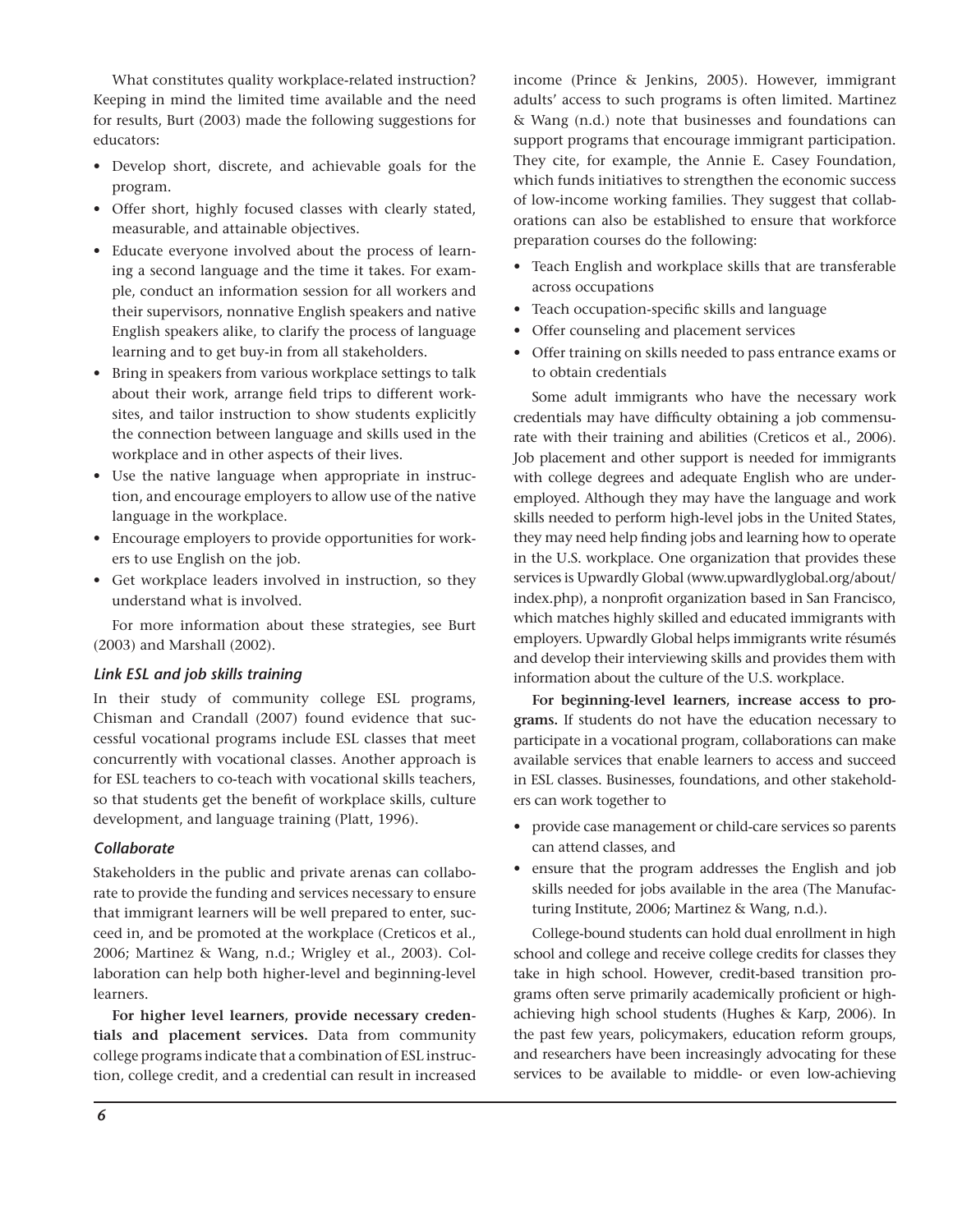high school students. Immigrant learners in high schools could also benefit from credit-based transition programs; these courses could prepare them for the content and skills they need while also increasing their comfort with attending postsecondary school. This is especially true if there is a true collaboration between a high school and a college—one that allows students to access college facilities and services.

#### **Conclusion**

In a survey conducted by the National Association of Manufacturers (The Manufacturing Institute, 2006), more than 80% of the responding employers reported that they were experiencing at least a moderate shortage of qualified workers. Nine out of ten reported a shortage of skilled production workers in jobs such as machinist, operator, craft worker, distributor, and technician. Given the fact that immigrants will account for half of the growth in the nation's working-age population between now and 2015 and all of the growth between 2016 and 2035 (Borjas, 2005), it is important to equip them with the language and skills they need to succeed in these manufacturing jobs or in whatever jobs they fill. It is also important to help them succeed in the workplace, vocational, and adult ESL classes they attend, as well as in high school programs, before they enter the job market. English language and workforce preparation instruction can be conducted in the workplace, in vocational classes, and in general adult ESL classes. This instruction needs to be excellent, and additional services may be required to help immigrant learners access and benefit from this instruction.

For more information on factors to consider when planning for, setting up, and evaluating a workplace program for immigrant workers, see CAELA FAQ #20 at http:// www.cal.org/caela/esl\_resources/faqs.html#twenty.

#### **References**

- Ahlstrand, A. L., Bassi, L. J., & McMurrer, D. P. (2001). *Workplace education for low-wage workers*. Alexandria, VA: American Society for Training and Development.
- Borjas, G. (2005). *Immigration policy and human capital*. Cambridge, MA: Harvard University Press.
- Burt, M. (1997). *Workplace ESL instruction: Interviews from the field*. Washington, DC: National Center for ESL Literacy Education. Retrieved September 11, 2007, from www.literacynet.org/eslwp/home.html
- Burt, M. (2003). *Issues in improving immigrant learners' English language skills*. Washington, DC: Center for Applied Linguistics. Retrieved September 11, 2007, from www.cal.org/caela/ esl\_resources/digests/Workplaceissues.html
- Casey, C., Jupp, T., Sagan, O., Cranmer, S., & Kersh, N. (2004). *Putting good practice into practice: Literacy, numeracy and key skills within apprenticeships.* London, England: National

Research and Development Centre for Adult Literacy and Numeracy. Retrieved September 11, 2007, from www.nrdc. org.uk/publications\_details.asp?ID=26

- Chappell, C., Solomon, N., Tennant, M., & Yates, L. (2002). *Research the pedagogies of the new vocationalism* (Working Paper 02-13). Sydney, NSW, Australia: UTS Research Centre for Vocational Education and Training. Retrieved September 11, 2007, from www.umanitoba.ca/unevoc/2002conference/ text/papers/chappell.pdf
- Chen, Y. (2007). Learning to learn: The impact of strategy training. *ELT Journal: English Language Teachers Journal, 61*(1), 20–29.
- Chenven, L. (2004). *Getting to work: A report on how workers with limited English skills can prepare for good jobs*. Washington, DC: AFL-CIO Working for America Institute. Retrieved September 11, 2007, from www.workingforamerica.org/ documents/PDF/GTW50704.pdf
- Chisman, F., & Crandall, J. A. (2007). *Passing the torch: Strategies for innovation in community college ESL*. New York: Center for Advancement of Adult Literacy. Retrieved September 11, 2007, from www.caalusa.org/eslpassingtorch226.pdf
- Chiswick, B. R., & Miller, P. W. (2002). Immigrant earnings: Language skills, linguistic concentrations, and the business cycle. *Journal of Popular Economics*, *15,* 31–57.
- Condelli, L., Wrigley, H. S., & Yoon, K. (2002). *What works study for adult ESL literacy students: Study summary*. Washington, DC: American Institutes for Research. (ERIC Document No. ED 482789). Retrieved September 11, 2007, from www.eric. ed.gov/ERICDocs/data/ericdocs2sql/content\_storage\_01/ 0000019b/80/1b/95/f2.pdf
- Creticos, P. A., Schultz, J. A., & Beeler, A. (2006). *The integration of immigrants in the workplace. Prepublication release.* Naperville, IL: Institute for Work and the Economy. Available from www.workandeconomy.org/current projects1.htm
- Cummins, J. (1991). *Language learning and bilingualism* (Sophia Linguistica Monograph No. 29). Tokyo: Sophia University, Sophia Institute for International Communication.
- Duff, P.A., Wong, P., & Early, M. (2002). Learning language for work and life: The linguistic socialization of immigrant Canadians seeking careers in healthcare. *The Modern Language Journal, 86*(3), 397–422.
- Duval-Couetil, N., & Mikulecky, L. (2006). *What employers think about LEP employees, ESL programs, and the instructors who teach in them*. Unpublished manuscript.
- Ehrenreich, B. (2001). *Nickel and dimed: On (not) getting by in America.* New York: Henry Holt.
- Gallo, M. L. (2004). *Reading the world of work: A learner-centered approach to workplace literacy and ESL* (Professional Practice Series). Malabar, FL: Krieger.
- Gerdes, C., & Wilberschied, L. (2003). Workplace ESL: Adaptations to fill a growing need. *TESOL Journal, 12*(3), 41–46.
- Grieco, E. (2004). *Fact sheet #4: The foreign born in the U.S. labor force*. Washington, DC: Migration Policy Institute. Retrieved September 11, from www.migrationpolicy.org/pubs/four\_ foreign\_born\_in\_labor\_force.pdf
- Grognet, A. G. (1995). Adult education in the workplace. In *Literacy, work, and education reform: Summary of a symposium marking the 35th anniversary of the Center for Applied Linguistics*. Washington, DC: National Center for ESL Literacy Education. (ERIC Document No. ED379970)